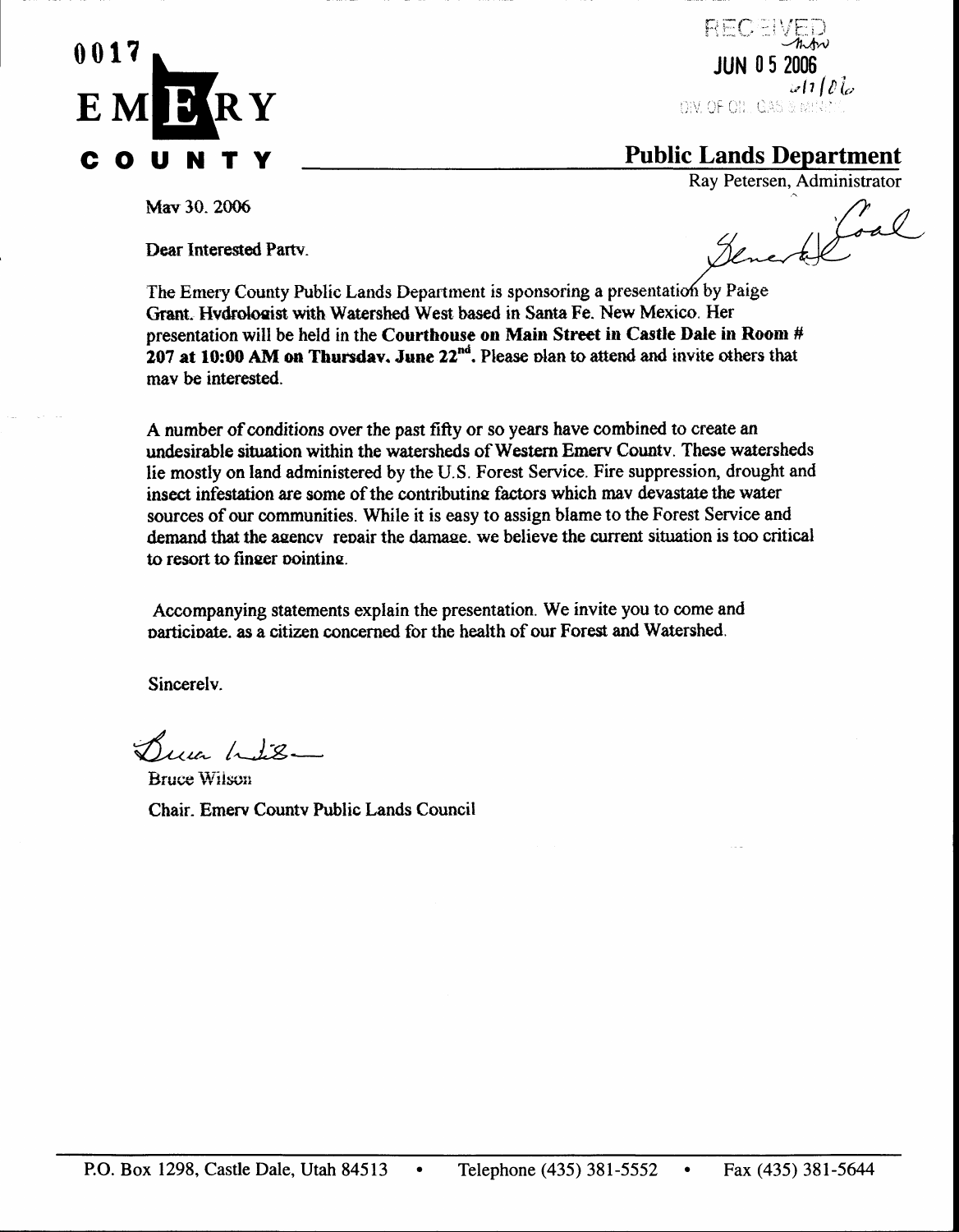## **A Water Quality Disaster Averted:** Collaborative Forestry and the Clean Water Act

Most 319 success stories have to do with muddy streams running clear or raging storm hydrographs tamed to sustained flows. The Santa Fe Watershed Project is about a clear stream that still runs clear, protected from the impacts of crown fire through a fuel reduction project designed to achieve ecosystem restoration; and it's about the community/ government partnership that made it possible.

In 1998, Santa Fe National Forest issued an open invitation to the Santa Fe community to learn about the challenges of managing the municipal watershed, from which the City of Santa Fe obtains about 40% of its drinking water supply. The Santa Fe Watershed Association responded to the Forest Service invitation, and wound up involved in a partnership that oversaw development of the Environmental Impact Statement (EIS) for a fuel reduction project in the municipal watershed. A 319 grant helped to support SFWA in its role of studying the issues, engaging in outreach to the community, and representing community concerns back to Forest Service planners. The lion's share of the grant went to the Forest Service to implement the treatments described in the EIS. As a direct result of the collaborative process, the EIS for the Santa Fe Watershed project sailed through its appeal process. The project has received earmarked funding for three years running, and it is ahead of schedule, with more area planned for treatment than was originally thought possible. The project has been monitored intensively and extensively, and SFWA has reported the results of monitoring to the Forest Service and the general public, as well as making recommendations for adjustments in the way the treatments have been conducted. We have learned to take a broad approach to adaptive management: not just to wait for indisputable trends to develop in the monitoring data that would indicate a need for a change in treatment approach, but rather to let the monitoring process hone the powers of observation of those involved so that adjustments can be made before all the data are in. And we have learned to work with people with whom we do not always agree, with a sense of shared purpose and respect. According to Congressman Udall, Regional Forester Harv Forsgren, and Diane Vosick, Associate Director of the Ecological Research Institute at Northern Arizona University, the project is recognized nationally as an example of effective collaborative community forestry.

For more information go to www.santafewatershed.org